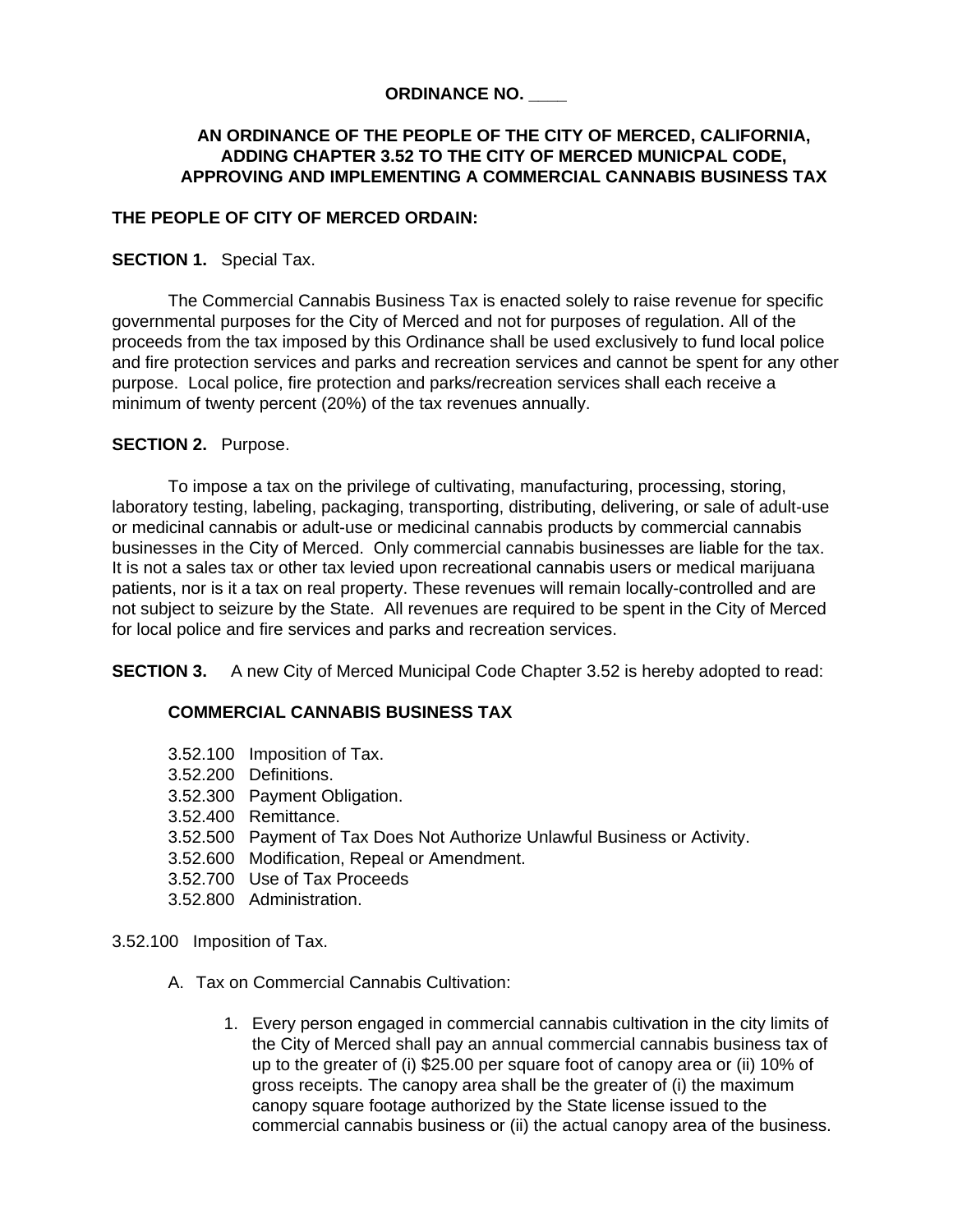In no case shall the canopy square footage not utilized under a permit be deducted for the purpose of determining the tax.

- 2. Notwithstanding the maximum tax rate established by this chapter, the City Council may at its discretion, at any time by resolution, implement a lower tax rate for all persons engaged in commercial cannabis cultivation within the City of Merced city limits for different categories of commercial cannabis cultivation subject to the maximum rate established in subsection (A)(1). The City Council may, by resolution, also increase any such tax rate from time to time, not to exceed the maximum tax rate established in subsection (A)(1).
- 3. Subject to modification by the City Council as set forth in this subsection (A), the initial rate of the annual commercial cannabis business tax for each person engaged in commercial cannabis cultivation shall, for each such business, be the greater of (i) \$7.00 per square foot of cultivation area or (ii) 4% of gross receipts.
- B. Tax on Commercial Cannabis Nurseries:
	- 1. Every person operating a commercial cannabis nursery in the city limits of the City of Merced shall pay an annual commercial cannabis business tax at a rate of up to \$4.00 per square foot of nursery area. The nursery area shall include all areas of the commercial business that contain cannabis plants in the immature stage as defined by the State.
	- 2. Notwithstanding the maximum tax rate established by this chapter, the City Council may at its discretion, at any time by resolution, implement a lower tax rate for all persons engaged in commercial cannabis nurseries within the City of Merced city limits subject to the maximum rate established in subsection (B)(1). The City Council may, by resolution, also increase any such tax rate from time to time, not to exceed the maximum tax rate established in subsection (B)(1).
	- 3. Subject to modification by the City Council as set forth in this subsection (B), the initial rate of the annual commercial cannabis business tax for each person operating a commercial cannabis nursery shall be \$0.50 per square foot of nursery area
- C. Tax on Commercial Cannabis Manufacturing:
	- 1. Every person engaged in commercial cannabis manufacturing in the city limits of the City of Merced shall pay an annual commercial cannabis business tax at a rate of up to \$25.00 per square foot of manufacturing area.
	- 2. Notwithstanding the maximum tax rate established by this chapter, the City Council may at its discretion, at any time by resolution, implement a lower tax rate for all persons engaged in commercial cannabis manufacturing within the City of Merced city limits subject to the maximum rate established in subsection (C)(1). The City Council may, by resolution, also increase any such tax rate from time to time, not to exceed the maximum tax rate established in subsection (C)(1).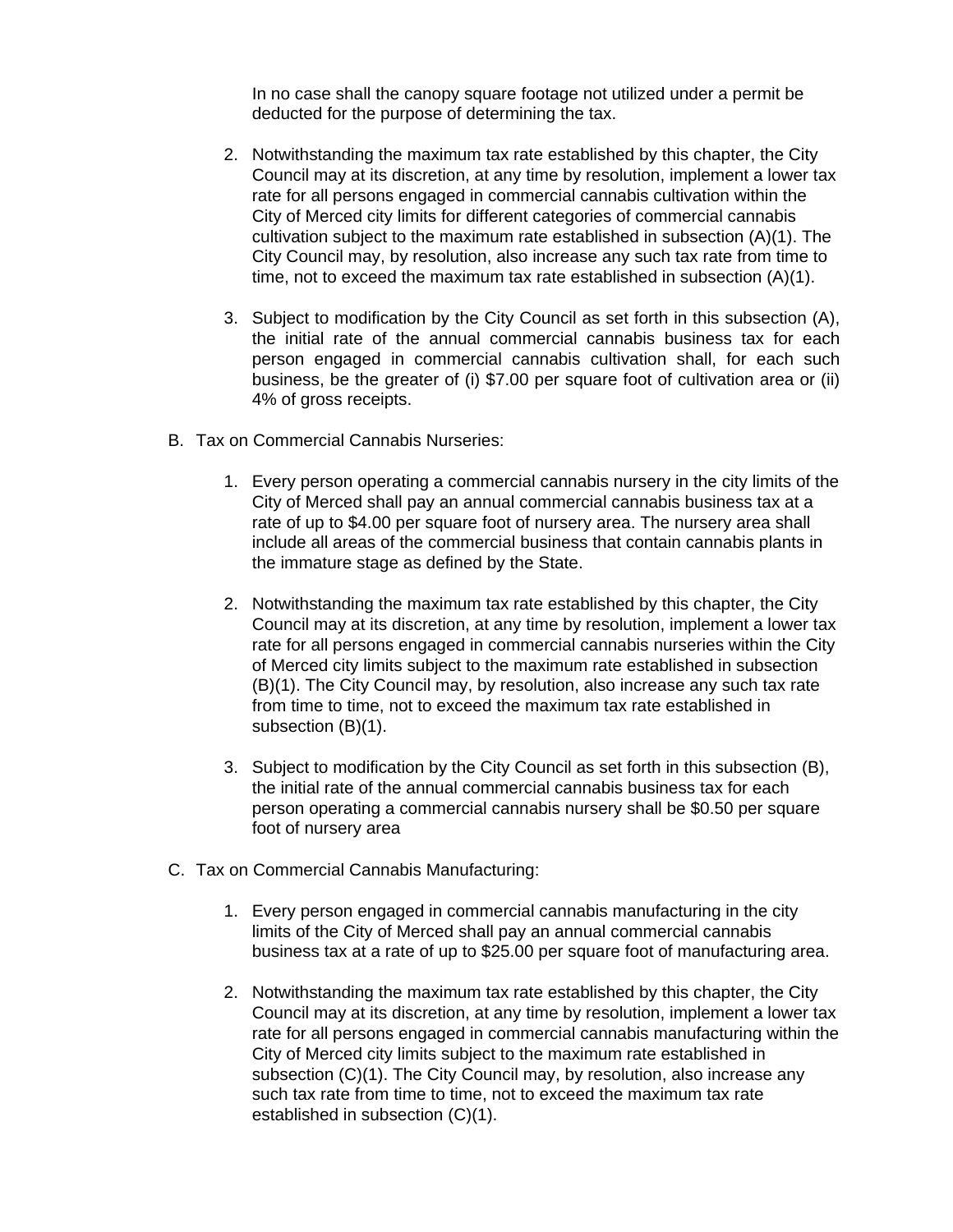- 3. Subject to modification by the City Council as set forth in this subsection (C) the initial rate of the annual commercial cannabis business tax for each person engaged in commercial cannabis manufacturing shall be \$7.00 per square foot of manufacturing area.
- D. Tax on Commercial Cannabis Distribution:
	- 1. Every person engaged in commercial cannabis distribution in the city limits of the City of Merced shall pay an annual commercial cannabis business tax at a rate of up to the greater of (i) \$5.00 per square foot of building or (ii) 10% of gross receipts.
	- 2. Notwithstanding the maximum tax rate established by this chapter, the City Council may at its discretion, at any time by resolution, implement a lower tax rate for all persons engaged in commercial cannabis distribution within the City of Merced city limits subject to the maximum rate established in subsection (D)(1). The City Council may, by resolution, also increase any such tax rate from time to time, not to exceed the maximum tax rate established in subsection (D)(1).
	- 3. Subject to modification by the City Council as set forth in this subsection (D) the initial rate of the annual commercial cannabis business tax for each person engaged in commercial cannabis distribution shall, for each such businesses, be the greater of (i) \$1.00 per square foot of distribution area annually or (ii) 2% of gross receipts. .
- E. Tax on Commercial Cannabis Retailing:
	- 1. Every person engaged in commercial cannabis retailing in the city limits of the City of Merced shall pay an annual commercial cannabis business tax at a rate of up to 10% on gross receipts for adult-use retail and a rate of up 7% on gross receipts for medicinal retail.
	- 2. Notwithstanding the maximum tax rate established by this chapter, the City Council may at its discretion, at any time by resolution, implement a lower tax rate for all persons engaged in commercial cannabis retailing within the City of Merced city limits subject to the maximum rate established in subsection (E)(1). The City Council may, by resolution, also increase any such tax rate from time to time, not to exceed the maximum tax rate established in subsection (E)(1).
	- 3. Subject to modification by the City Council as set forth in this subsection (E) the initial rate of the annual commercial cannabis business tax for each person engaged in commercial cannabis retailing shall be 4% of gross receipts for medicinal retail and 7% of gross receipts for adult-use retail.
- F. Tax on Commercial Cannabis Testing:
	- 1. Every person engaged in commercial cannabis testing in the city limits of the City of Merced shall pay an annual commercial cannabis business tax at a rate of up to \$1.00 per square foot of building area.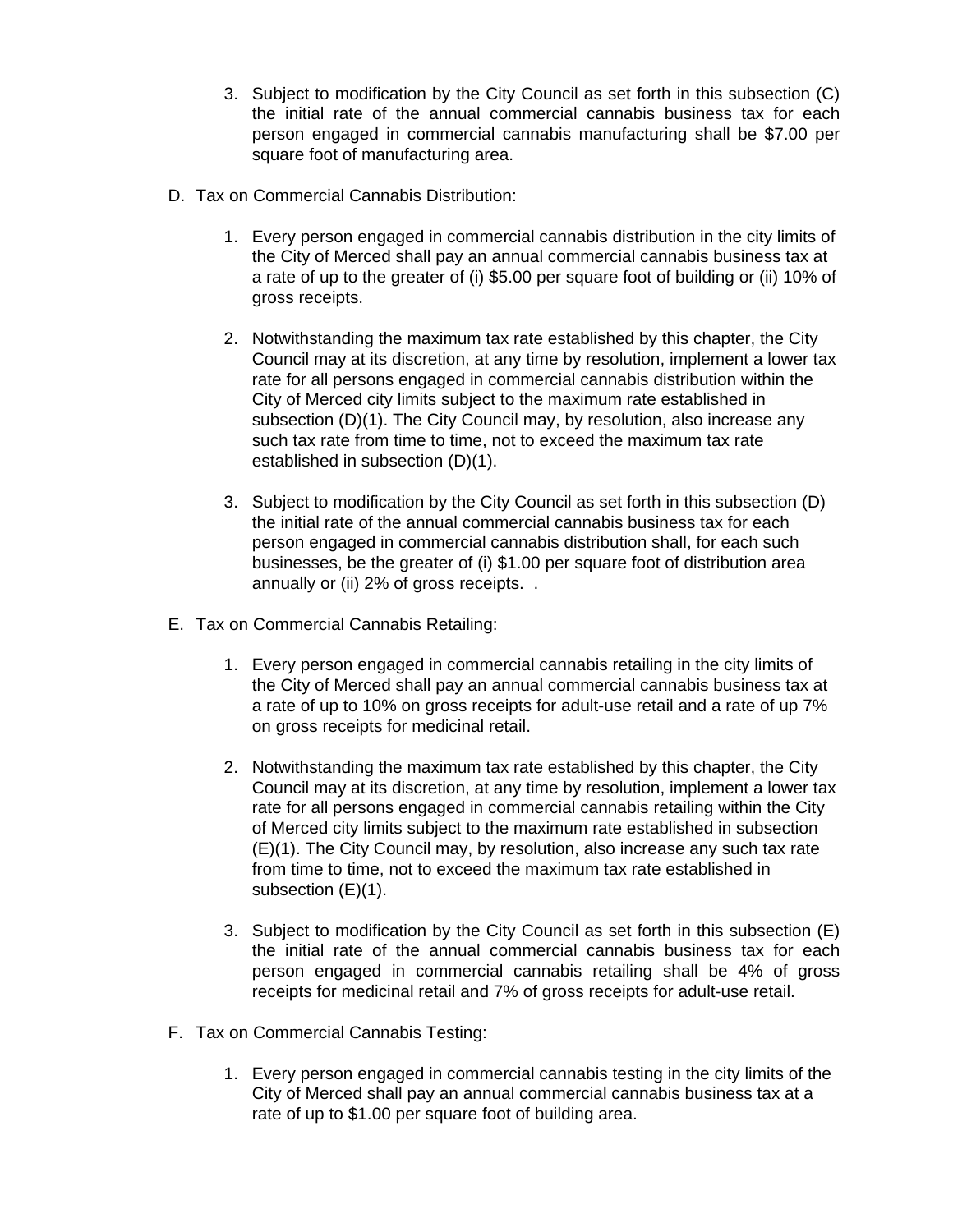- 2. Notwithstanding the maximum tax rate established by this chapter, the City Council may at its discretion, at any time by resolution, implement a lower tax rate for all persons engaged in commercial cannabis testing within the City of Merced city limits subject to the maximum rate established in subsection (F)(1). The City Council may, by resolution, also increase any such tax rate from time to time, not to exceed the maximum tax rate established in subsection (F)(1).
- 3. Subject to modification by the City Council as set forth in this subsection (F) the initial rate of the annual commercial cannabis business tax for each person engaged in commercial cannabis testing shall be \$0.25 per square foot of building area.

3.52.200 Definitions.

For the purposes of this Chapter.

A. "Business tax" or "Commercial Cannabis Business Tax" means the tax due pursuant to this Chapter for engaging in lawful commercial cannabis business in the City of Merced.

B. "Cannabis" means all parts of the Cannabis sativa Linnaeus, Cannabis lndica, or Cannabis ruderalis, whether growing or not; the seeds thereof; the resin, whether crude or purified, extracted from any part of the plant; and every compound, manufacture, salt, derivative, mixture, or preparation of the plant, its seeds, or resin. "Cannabis" also means the separated resin, whether crude or purified, obtained from marijuana. "Cannabis" also means marijuana as defined by Section 11018 of the California Health and Safety Code as enacted by Chapter 14017 of the Statutes of 1972. "Cannabis" does not include the mature stalks of the plant, fiber produced from the stalks, oil or cake made from the seeds of the plant, any other compound, manufacture, salt, derivative, mixture, or preparation of the mature stalks (except the resin extracted therefrom), fiber, oil, or cake, or the sterilized seed of the plant which is incapable of germination. Forthe purpose of this chapter, "cannabis" does not mean industrial hemp as that term is defined by Section 81000 of the California Food and Agricultural Code or Section 11018.5 of the California Health and Safety Code.

C. "Canopy Area" means all premises that contains mature plants at any point in time; including all of the space within the boundaries. If mature plants are being cultivated using a shelving system, the surface area of each level shall be included in the total canopy calculation.

D. "Commercial Cannabis Business" means any commercial business activity relating to cannabis, including but not limited to cultivating, manufacturing, processing, storing, laboratory testing, labeling, packaging, transporting, distributing, delivering, or sale of cannabis, medicinal cannabis or a cannabis or medicinal cannabis product, except as related Business and Professions Code Section 19319, and as they may be amended or Health and Safety Code Sections 11362.1 through 11362.45 and as they may be amended.

E. "Commercial Cannabis Cultivation" means any activity, other than a Cannabis Nursery as defined in subsection H, involving the propagation, planting, growing, harvesting, drying, curing, grading, or trimming of cannabis for non-personal use.

F. "Commercial Cannabis Distribution" means the procurement, sale, and transport of cannabis or cannabis products between entities licensed pursuant to the Medical and Adult Use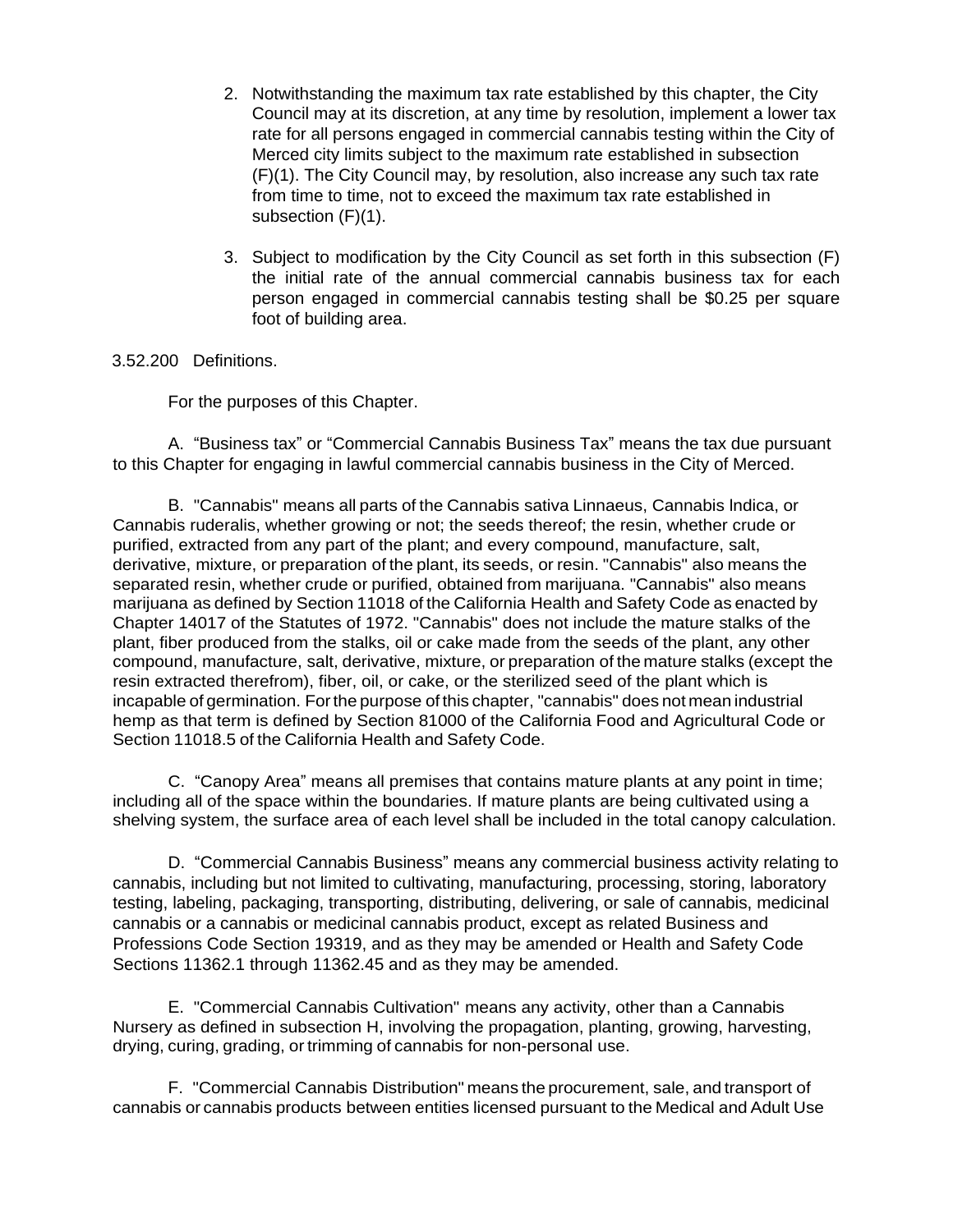of Cannabis Regulation and Safety Act and any subsequent State of California legislation regarding the same.

G. "Commercial Cannabis Manufacturing" means any aspect of the cannabis extraction and infusion processes, including processing, preparing, holding, storing, packaging, or labeling of cannabis products. Cannabis manufacturing also includes any processing, preparing, holding, or storing of components and ingredients. Cannabis Manufacturing does not include Cannabis Distribution or Cultivation.

H. "Commercial Cannabis Nursery" means a facility that produces only clones, immature plants, seeds, and other agricultural products used specifically for the planting, propagation, and cultivation of cannabis for non-personal use.

I. "Commercial Cannabis Retailing " means business, other than a business all of whose sales constitute Cannabis Distribution, where cannabis, cannabis products, or devices for the use of cannabis or cannabis products are offered, either individually or in any combination for sale, including an establishment that delivers cannabis or cannabis products as part of a sale.

- 1. "Adult-Use Cannabis Retailing" means any Commercial Cannabis Retailing that does not qualify as Medicinal Cannabis Retailing, such as sales intended for adults 21 years of age and over and who do not possess a physician's recommendation.
- 2. "Medicinal Cannabis Retailing" means the sale of cannabis or cannabis products that are intended for cannabis patients who possess a physician's recommendation for the use of cannabis.

J. "Commercial Cannabis Testing" means a facility, entity, or site that offers or performs tests of cannabis or cannabis products, and that is accredited as operating to ISO standard 17025 by an accrediting body, and registered with the State Department of Public Health.

K. "Cultivation area" means all portions of the premises deducting therefrom driveways, sidewalks, landscaping, manufacturing area, nursery area, vacant unused space, areas used exclusively for office space, employee break rooms, restrooms, and storage space unrelated to the commercial cannabis business (such as a janitorial closet).

L. "Gross receipts" means the total amount actually received or receivable from all cannabis sales; the total amount or compensation actually received or receivable for the performance of any act or service, of whatever nature it may be, for which a charge is made or credit is allowed, whether or not such act or service is done as a part of or in connection with the sale of materials, goods, wares, or merchandise; and discounts, rents, royalties, fees, commissions, dividends, and gains realized. Included in "gross receipts" shall be all receipts, cash, credits, and property of any kind or nature, without any deduction therefrom on account of the cost of the property sold, the cost of the material used, labor or service costs, interest paid or payable, or losses or other expenses whatsoever.

M. "Manufacturing area" means the entire premises utilized for production, preparation, propagation, storage or compounding of manufactured cannabis or cannabis products, directly or indirectly, by extraction methods deducting for non-production portions of the premises, such as space used exclusively for office space, employee break rooms, restrooms, and storage space unrelated to the commercial cannabis business (such as a janitorial closet).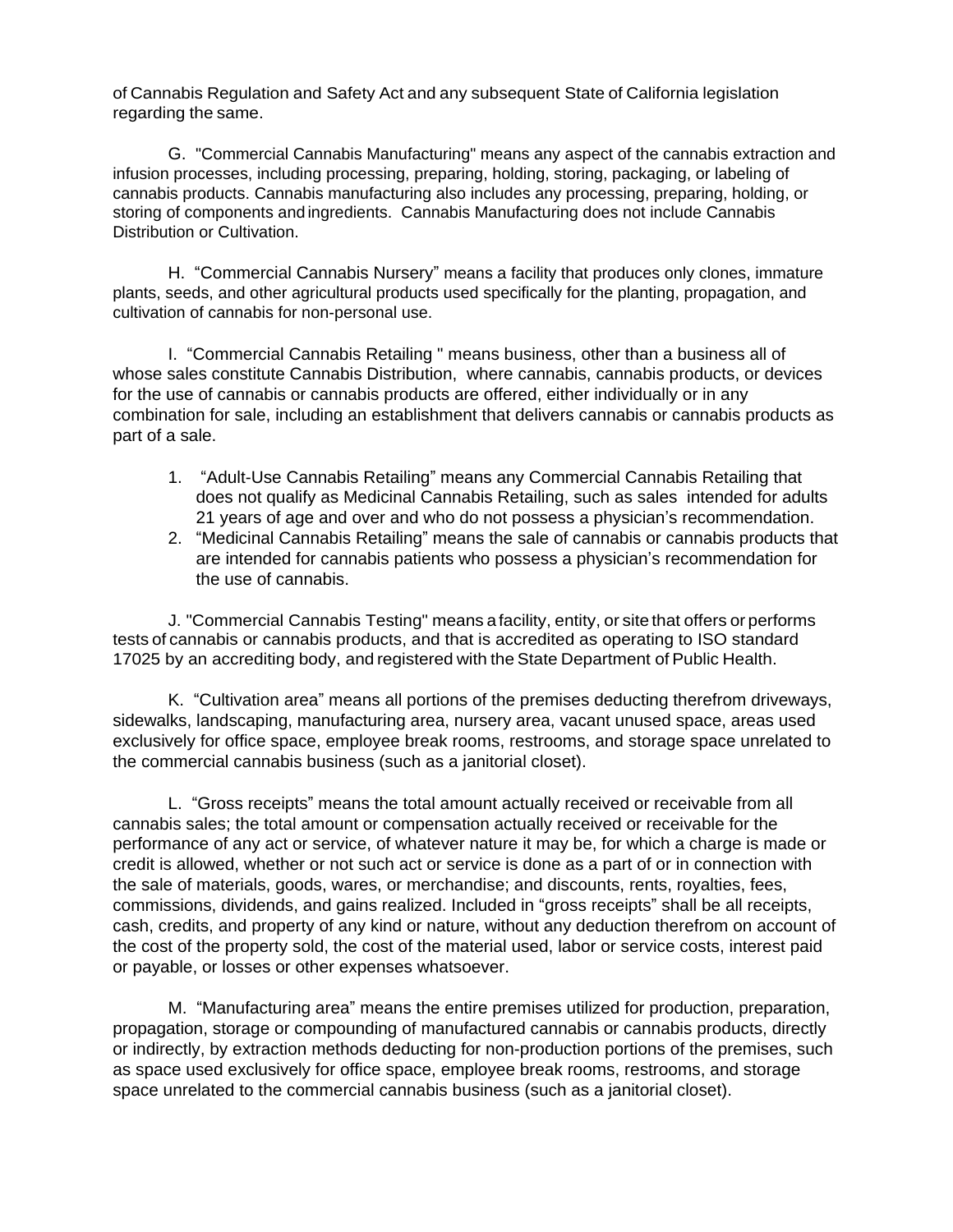N. "Nursery area" means the entire premises utilized for production of clones, immature plants, seeds, and other agricultural products used specifically for the propagation and cultivation of cannabis deducting for non-production portions of the premises, such as space used exclusively for office space, employee break rooms, restrooms, and storage space unrelated to the commercial cannabis business (such as a janitorial closet).

O. "Person" includes any individual, firm, partnership, joint venture, association, corporation, limited liability company, estate, trust, business trust, receiver, syndicate, or any other group or combination acting as a unit, and the plural as well as the singular.

### 3.52.300 Payment Obligation.

Except to the extent such tax is prohibited under state or federal law, any entity subject to this chapter must pay the tax rate set pursuant to this chapter. Failure to pay the taxes required by this Section within thirty (30) days after the due date shall be subject to the following penalties:

- A. A penalty in the sum equal to twenty-five percent (25%) of the total amount due; and
- B. If the tax remains unpaid, an additional penalty equal to ten percent (10%) shall be added on the first day of each calendar month following the month of the imposition of the twenty-five percent (25%) penalty if the tax remains unpaid.

### 3.52.400 Remittance.

The taxes imposed by this chapter are annual taxes payable in quarterly installments. The tax year for purposes of this chapter runs from January 1 through December 31 of each calendar year. No later than the last day of the month following the end of each calendar quarter (for example, no later than April 30 for the quarter running from January 1 through March 31), each taxpayer shall remit to the quarterly installment.

Where a tax is based on a flat rate per square foot area, the quarterly installment shall be no less than the amount calculated by multiplying the relevant square footage by one-quarter of the relevant annual tax rate. This tax shall not be prorated for square footage only used or permitted for a portion of the quarter, or for a business that was in operation during only a portion of the quarter.

Where a tax is based on a percentage of gross receipts, the quarterly installment shall be no less than the amount calculated by applying the relevant tax rate to the paid based on the actual gross receipts for the quarter.

Where a tax is based on a combination of flat rate per square foot of area and percentage of gross receipts, the quarterly installment shall be no less than the greater of the amounts set forth in the prior two paragraphs.

No later than January 31 of each year, each taxpayer shall file with the city their final tax statement with respect to all commercial cannabis business activities during the prior calendar year. If the total of all installment payments made for the tax year is less than the final annual tax due, the difference shall be remitted to the city along with the tax statement. If the total of all installment payments exceeds the final annual tax due, then the excess payment shall be applied as a credit against the subsequent year's installment payments.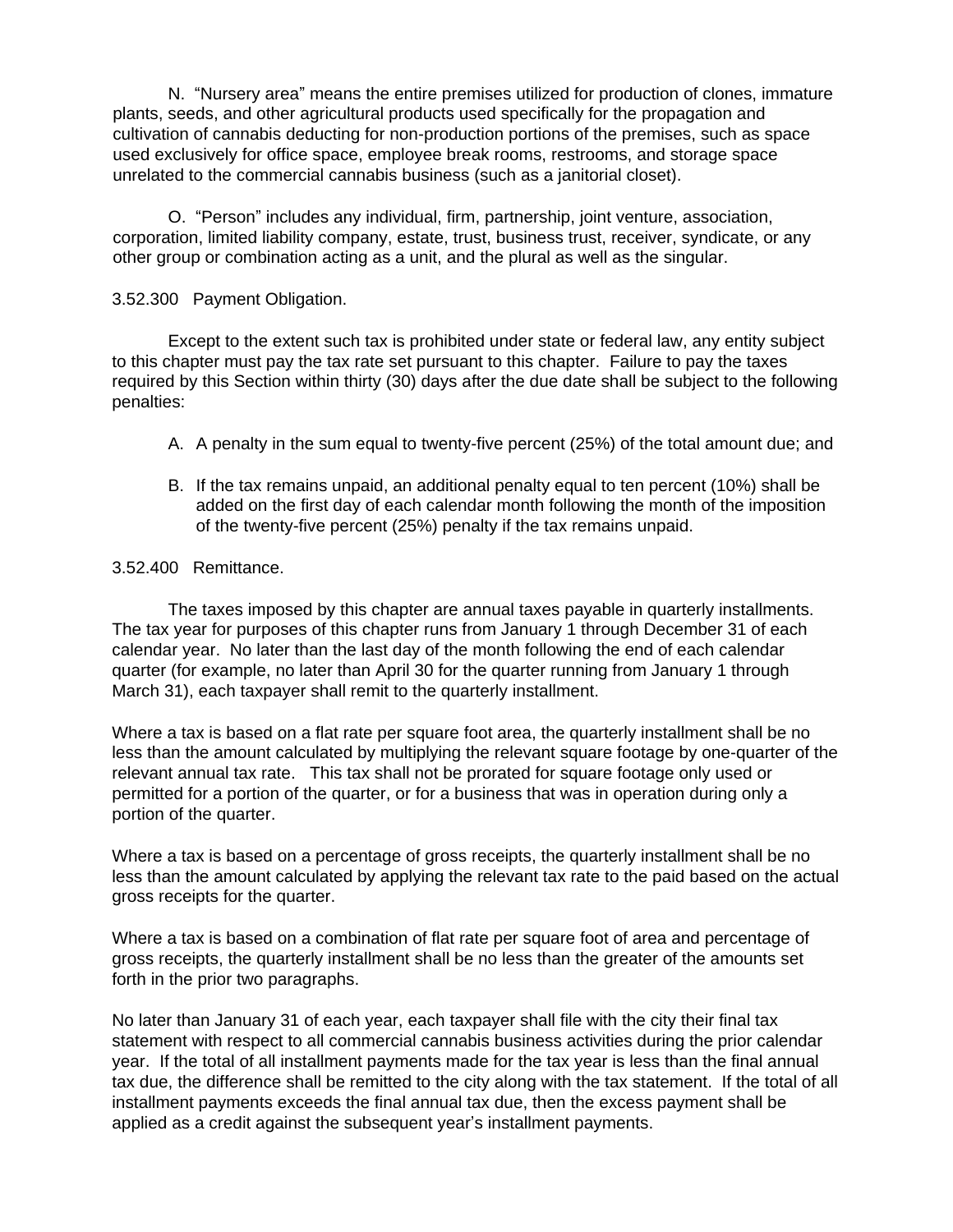Any quarterly installment or final tax payment that is not timely made shall be subject to the penalties set forth in Section 3.52.300.

The taxes imposed by this chapter shall be remitted directly to the City quarterly as set forth in this Chapter. Each business shall pay on or before the last day of the month following the close of each calendar quarter, the minimum amount due if square footage versus gross receipts is applicable, and at the end of the fiscal year, any amount owed greater than the amount paid is due and shall be paid on or before the last day of the month following the close of the calendar year. All other gross receipts or square footage tax is due and payable at the end of each quarter. Nothing in this Chapter shall be interpreted to excuse any person from any obligation under any other provision of the municipal code; including, but not limited to, provisions of the code relating to business licensing and business license taxes.

3.52.500 Payment of Tax Does Not Authorize Unlawful Business or Activity.

The payment of any commercial cannabis business tax required under the provisions of this Chapter shall not be construed as authorizing the conduct or continuance of any illegal business or of a legal business in an illegal matter. Nothing in this section implies or authorizes that any activity connected with the distribution or possession of cannabis is legal unless authorized by California and Federal Law. Nothing in this section shall be applied or construed as authorizing the sale of cannabis.

### 3.52.600 Modification, Repeal or Amendment.

The voters expressly authorize the City Council to amend, modify, change, revise, or appeal any provision in this Chapter as the City Council deems in the best interest of the City without a vote of the people to the extent allowed by law. However, as required by Article XIII C of the California Constitution, voter approval is required for any amendment to Section 3.52.100 that would increase the rate of any Tax levied pursuant to this Chapter above the maximum rates established by this Chapter or to change the services funded by the tax.

The City Council may impose any tax authorized by this Chapter at a lower rate and may establish exemptions, or other reductions as otherwise permitted under state and federal law. No action by the Council under this Section shall prevent it from later increasing the tax or removing any exemption, incentive, or reduction, and restoring the maximum tax rates specified in this Chapter.

### 3.52.700 Use of Tax Proceeds

Proceeds of the tax shall be deposited in a special fund and available only for expenditures on local police and fire protection services and parks and recreation services, and not for any other purpose.

### 3.52.700 Administration.

A. The City Manager or the City Manager's designee shall promulgate rules, regulations, and procedures to implement and administer this Chapter to ensure the efficient and timely collection of the tax imposed by this Chapter.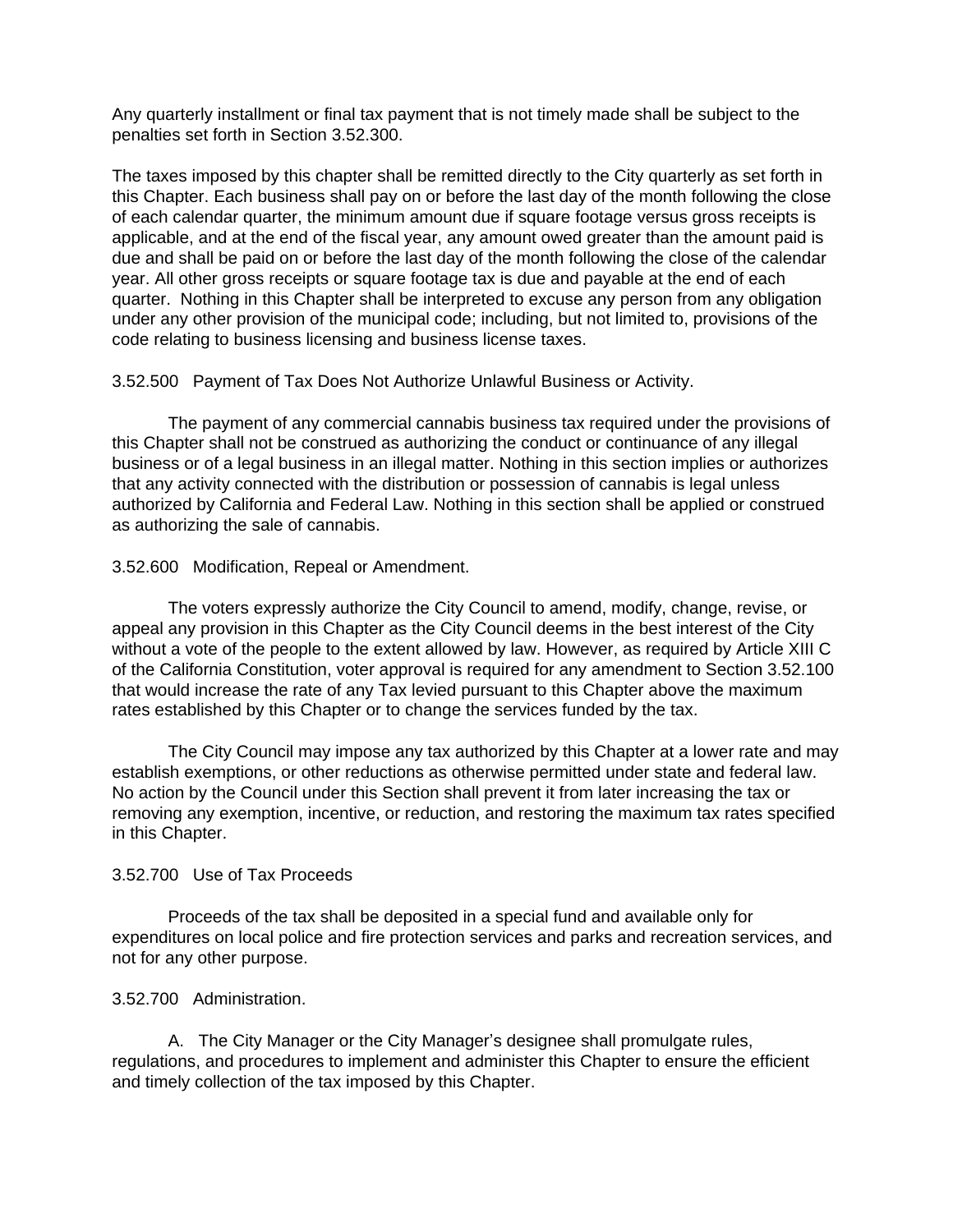B. The City shall engage an annual audit of all proceeds raised by this measure. Such audit may be combined with any other independent audit engaged by the City.

C. The City shall cause a report to be filed annually as required by Government Code section 50075.3

D. An independent Citizens' Oversight Committee shall be formed to review the revenues and expenditures generated and spent. Said Committee shall consist of seven (7) members, one (1) from each of the six City Council Districts, plus one (1) at-large member from any area of the City, as long as all members are City residents. Nominees shall be appointed by the City Council. Elected officials at any level of government and employees of the City are ineligible to serve as members of the Committee. Members so appointed shall serve without compensation for a term of four (4) years.

The Committee may meet quarterly but not less than once per year to review the revenues and expenditures generated and spent under this Chapter, and provide its findings to the City Council at least once a year prior to budget adoption. Unless modified by City Council Resolution, the Committee shall not have any function, power, or authority other than those expressly provided herein. In no event shall a failure of the City Council or the Citizens' Oversite Committee to take an action required by this Section 5.52.700(E) invalidate any tax collected under this Chapter; however, any court of competent jurisdiction may issue an order to the City compelling the City to comply with this Section.

**SECTION 4.** This Ordinance shall become effective upon adoption by two-thirds majority of the voters casting votes at the special election on June 5, 2018.

**SECTION 5.** The City Clerk shall publish this ordinance as required by applicable law. Upon approval by the voters, the City Clerk shall certify the passage of this ordinance by the voters, and cause the ordinance to be codified in the City of Merced Municipal Code.

### **N.º DE ORDENANZA \_\_\_\_**

#### **UNA ORDENANZA DEL PUEBLO DE LA CIUDAD DE MERCED, CALIFORNIA, QUE AÑADE EL CAPÍTULO 3.52 AL CÓDIGO MUNICIPAL DE LA CIUDAD DE MERCED PARA APROBAR E IMPLEMENTAR UN IMPUESTO SOBRE LAS ACTIVIDADES ECONÓMICAS DEL CANNABIS COMERCIAL**

### **EL PUEBLO DE LA CIUDAD DE MERCED DECRETA:**

**SECCIÓN 1.** Impuesto especial.

El impuesto sobre las actividades económicas del cannabis comercial se promulga únicamente para recaudar ingresos con fines gubernamentales específicos para la ciudad de Merced y no con fines de regulación. Todos los ingresos del impuesto que impone esta Ordenanza se utilizarán exclusivamente para financiar los servicios locales de policía y bomberos, y los servicios de parques y recreación, y no se pueden gastar para ningún otro fin. Los servicios locales de la policía, bomberos y de parques y recreación recibirán cada uno un mínimo del veinte por ciento (20 %) de los ingresos fiscales anuales.

### **SECCIÓN 2.** Propósito.

Imponer un impuesto sobre el privilegio de cultivar, fabricar, procesar, almacenar, analizar en laboratorio, etiquetar, envasar, transportar, distribuir, entregar o vender cannabis medicinal o de uso para adultos o productos de cannabis medicinal o de uso para adultos por parte de negocios de cannabis comercial en la ciudad de Merced. Solo los negocios de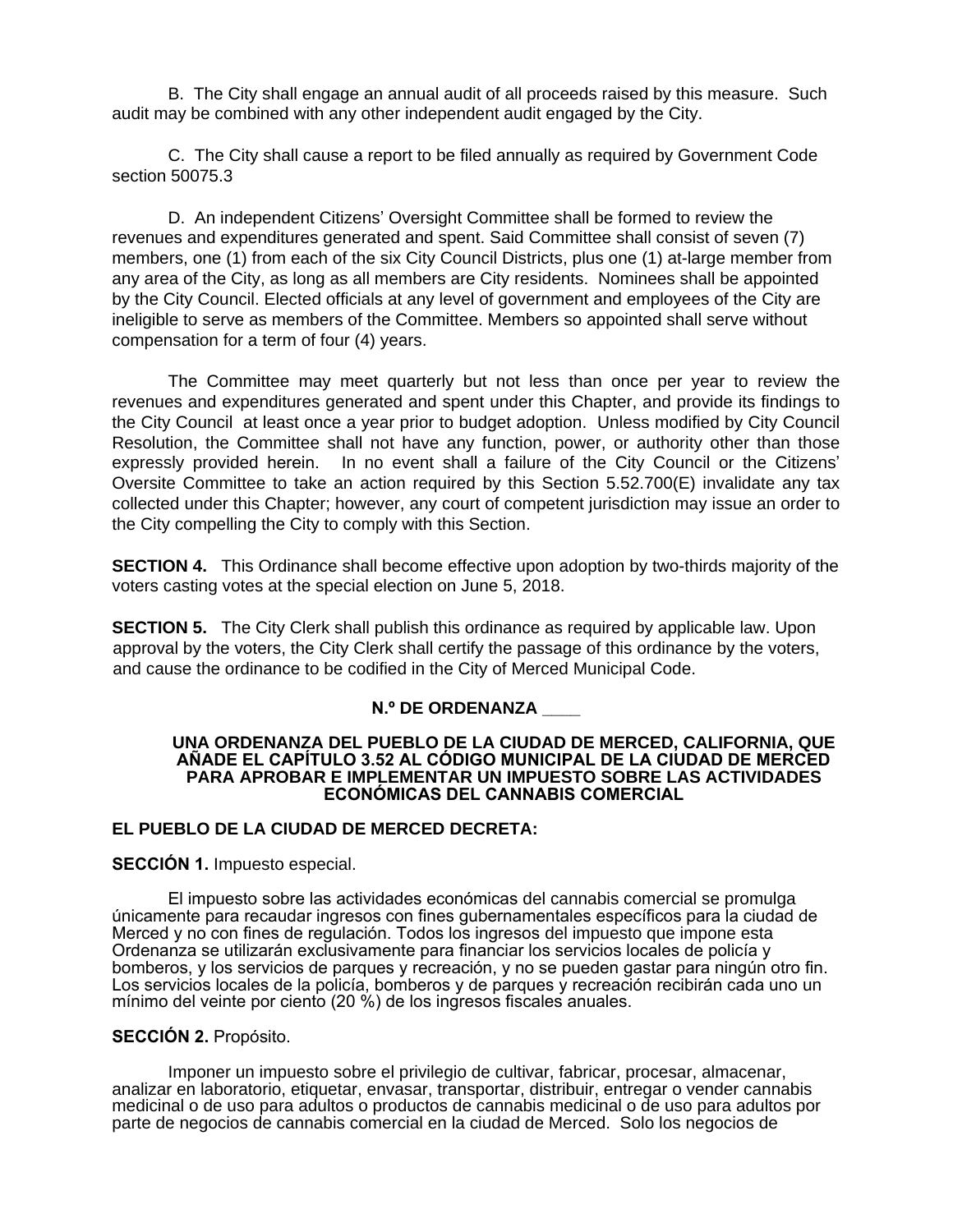cannabis comercial son responsables del impuesto. No se trata de un impuesto sobre la venta u otro impuesto aplicado a usuarios de cannabis recreativa o a pacientes que usen marihuana medicinal, ni es un impuesto sobre bienes inmuebles. Estos ingresos permanecerán bajo control local y no estarán sujetos a embargo por parte del Estado. Se requiere que todos los ingresos se gasten en la ciudad de Merced para servicios locales de policía y bomberos, y parques y recreación.

**SECCIÓN 3.** Por el presente documento, se adopta un nuevo Capítulo 3.52 del Código Municipal de la ciudad de Merced, el cual lee:

#### **IMPUESTO SOBRE LAS ACTIVIDADES ECONÓMICAS DEL CANNABIS COMERCIAL**

3.52.100 Imposición del impuesto. 3.52.200 Definiciones. 3.52.300 Obligación de pago. 3.52.400 Remesa. 3.52.500 El pago del impuesto no autoriza negocios o actividades ilícitas. 3.52.600 Modificación, derogación o enmienda. 3.52.700 Uso de ingresos fiscales. 3.52.800 Administración.

3.52.100 Imposición del impuesto.

- G. Impuesto sobre el cultivo de cannabis comercial:
	- 4. Toda persona que se dedique al cultivo de cannabis comercial en los límites de la ciudad de Merced deberá pagar un impuesto sobre las actividades económicas del cannabis comercial de hasta el monto que sea mayor entre (i) \$25.00 por pie cuadrado de área cubierta o (ii) el 10 % de los ingresos brutos. El área cubierta será la que sea mayor entre (i) la cantidad máxima de pies cuadrados cubiertos autorizada por la licencia estatal emitida para el negocio de cannabis comercial o (ii) el área cubierta real del negocio. En ningún caso se deducirán los pies cuadrados cubiertos no utilizados bajo un permiso con el propósito de determinar el impuesto.
	- 5. No obstante la tasa impositiva máxima establecida por este capítulo, el Concejo de la Ciudad puede a su discreción, en cualquier momento y por resolución, implementar una tasa impositiva menor para todas las personas que participen en el cultivo de cannabis comercial dentro de los límites de la ciudad de Merced para diferentes categorías de cultivo de cannabis comercial, sujeto a la tasa máxima establecida en la subsección (A)(1). El Concejo de la Ciudad también puede, por resolución, aumentar tal tasa impositiva de forma ocasional, sin exceder la tasa impositiva máxima establecida en la subsección (A)(1).
	- 6. Sujeto a modificaciones por parte del Concejo de la Ciudad según lo establecido en la presente subsección (A), la tasa inicial del impuesto anual sobre las actividades económicas del cannabis comercial para cada persona que participe en el cultivo de cannabis comercial será, para cada negocio, la que sea mayor entre (i) \$7.00 por pie cuadrado de área de cultivo o (ii) el 4 % de los ingresos brutos.
- H. Impuesto sobre viveros del cannabis comercial:
	- 4. Toda persona que opere un vivero de cannabis comercial en los límites de la ciudad de Merced deberá pagar un impuesto anual sobre las actividades económicas del cannabis comercial a una tasa de hasta \$4.00 por pie cuadrado de área de vivero. El área de vivero incluirá todas las áreas del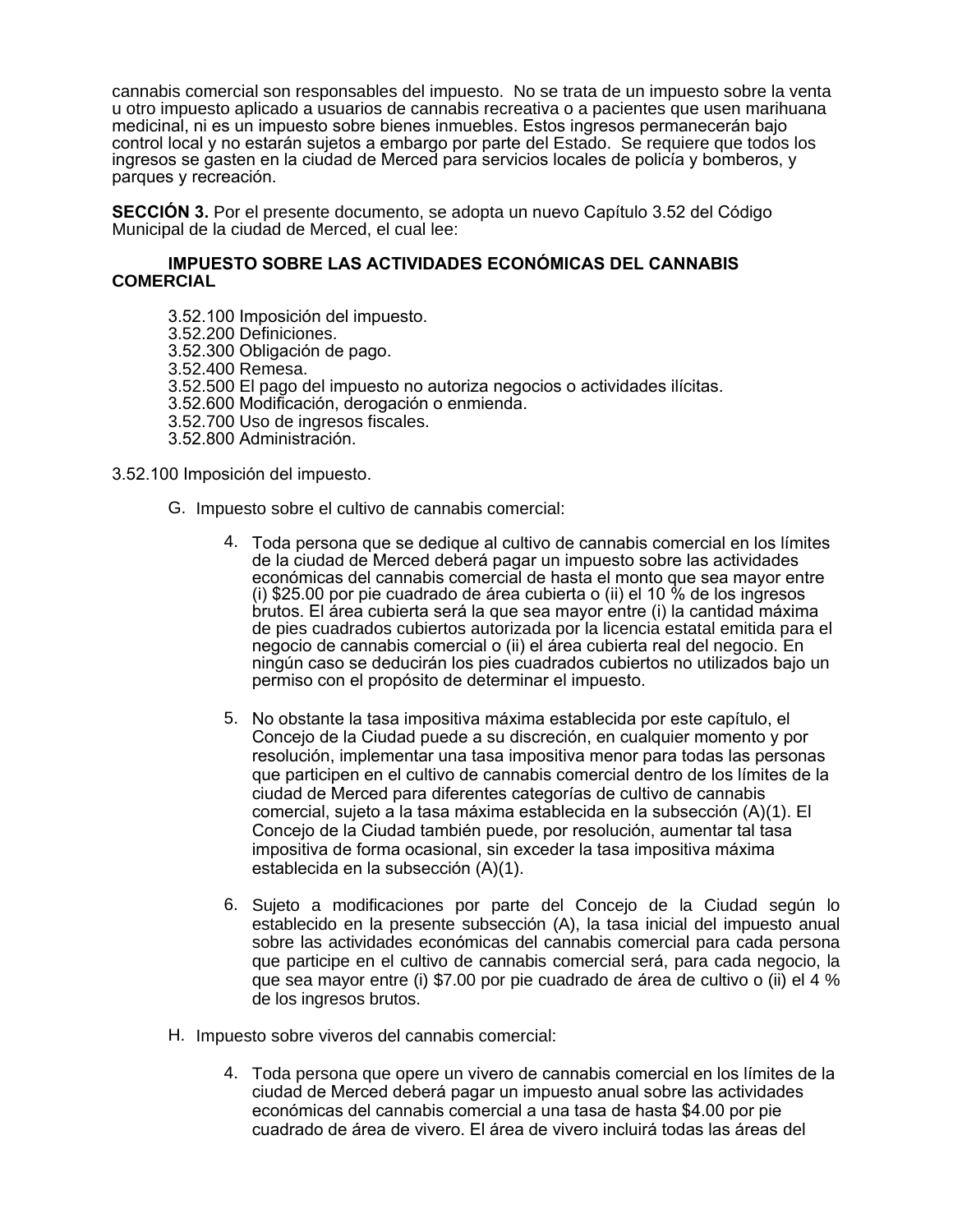negocio comercial que contengan plantas de cannabis en la etapa inmadura según lo definido por el Estado.

- 5. No obstante la tasa impositiva máxima establecida por el presente capítulo, el Concejo de la Ciudad puede a su discreción, en cualquier momento y por resolución, implementar una tasa impositiva menor para todas las personas involucradas en viveros de cannabis comercial dentro de los límites de la ciudad de Merced sujeto a la tasa máxima establecida en la subsección (B)(1). El Concejo de la Ciudad también puede, por resolución, aumentar tal tasa impositiva de forma ocasional, sin exceder la tasa impositiva máxima establecida en la subsección (B)(1).
- 6. Sujeto a modificaciones por parte del Concejo de la Ciudad según lo establecido en la presente subsección (B), la tasa inicial del impuesto anual sobre las actividades económicas del cannabis comercial para cada persona que opere un vivero de cannabis comercial será de \$0.50 por pie cuadrado de área de vivero.
- I. Impuesto sobre la fabricación de cannabis comercial:
	- 4. Toda persona que participe en la fabricación de cannabis comercial en los límites de la ciudad de Merced deberá pagar un impuesto anual sobre las actividades económicas del cannabis comercial a una tasa de hasta \$25.00 por pie cuadrado de área de fabricación.
	- 5. No obstante la tasa impositiva máxima establecida por el presente capítulo, el Concejo de la Ciudad puede a su discreción, en cualquier momento y por resolución, implementar una tasa impositiva menor para todas las personas que participen en la fabricación de cannabis comercial dentro de los límites de la ciudad de Merced sujeto a la tasa máxima establecida en la subsección (C)(1). El Concejo de la Ciudad también puede, por resolución, aumentar tal tasa impositiva de forma ocasional, sin exceder la tasa impositiva máxima establecida en la subsección (C)(1).
	- 6. Sujeto a modificaciones por parte del Concejo de la Ciudad según lo establecido en la presente subsección (C), la tasa inicial del impuesto anual sobre las actividades económicas del cannabis comercial para cada persona que participe en la fabricación de cannabis comercial será de \$7.00 por pie cuadrado de área de fabricación.
- J. Impuesto sobre la distribución de cannabis comercial:
	- 4. Toda persona que participe en la distribución de cannabis comercial en los límites de la ciudad de Merced deberá pagar un impuesto anual sobre las actividades económicas del cannabis comercial a una tasa de hasta el monto que sea mayor entre (i) \$5.00 por pie cuadrado de edificio o (ii) el 10 % de los ingresos brutos.
	- 5. No obstante la tasa impositiva máxima establecida por el presente capítulo, el Concejo de la Ciudad puede a su discreción, en cualquier momento y por resolución, implementar una tasa impositiva menor para todas las personas que participen en la distribución de cannabis comercial dentro de los límites de la ciudad de Merced sujeto a la tasa máxima establecida en la subsección (D)(1). El Concejo de la Ciudad también puede, por resolución, aumentar tal tasa impositiva de forma ocasional, sin exceder la tasa impositiva máxima establecida en la subsección (D)(1).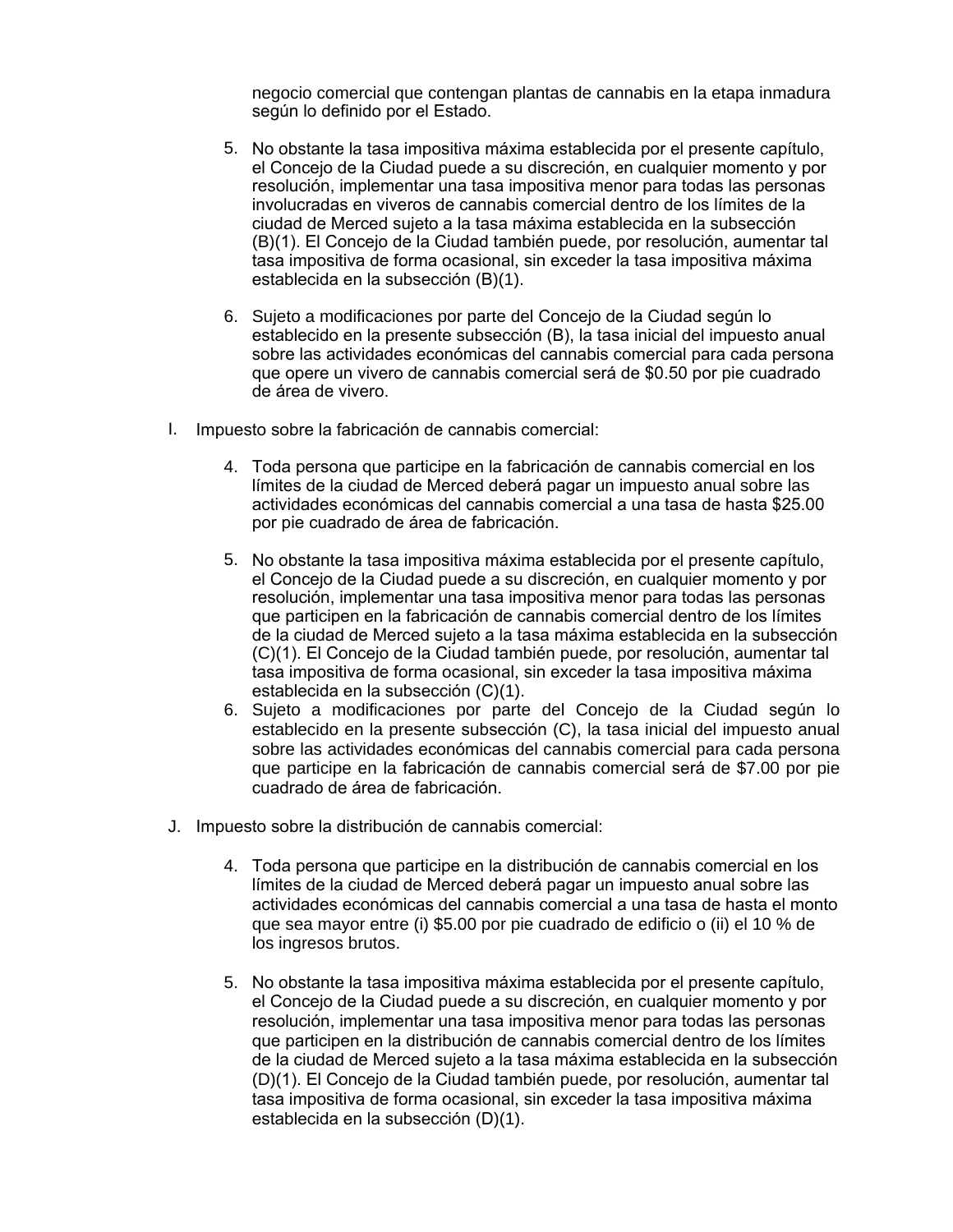- 6. Sujeto a modificaciones por parte del Concejo de la Ciudad según lo establecido en la presente subsección (D), la tasa inicial del impuesto anual sobre las actividades económicas del cannabis comercial para cada persona que participe en la distribución de cannabis comercial será, para cada negocio, la que sea mayor entre (i) \$1.00 por pie cuadrado de área de distribución anualmente o (ii) el 2 % de los ingresos brutos.
- K. Impuesto sobre la venta al por menor de cannabis comercial:
	- 4. Toda persona que participe en la venta al por menor de cannabis comercial en los límites de la ciudad de Merced deberá pagar un impuesto anual sobre las actividades económicas del cannabis comercial a una tasa de hasta el 10 % de los ingresos brutos por venta al por menor con fines de uso para adultos y una tasa de hasta el 7 % en ingresos brutos por venta al por menor con fines medicinales.
	- 5. No obstante la tasa impositiva máxima establecida por el presente capítulo, el Concejo de la Ciudad puede a su discreción, en cualquier momento y por resolución, implementar una tasa impositiva menor para todas las personas que participen en la venta al por menor de cannabis comercial dentro de los límites de la ciudad de Merced sujeto a la tasa máxima establecida en la subsección (E)(1). El Concejo de la Ciudad también puede, por resolución, aumentar tal tasa impositiva de forma ocasional, sin exceder la tasa impositiva máxima establecida en la subsección (E)(1).
	- 6. Sujeto a modificaciones por parte del Concejo de la Ciudad según lo establecido en la presente subsección (E), la tasa inicial del impuesto anual sobre las actividades económicas del cannabis comercial para cada persona que participe en la venta al por menor de cannabis comercial será del 4 % de los ingresos brutos por venta al por menor con fines medicinales y del 7 % de los ingresos brutos por venta al por menor con fines de uso para adultos.
- L. Impuesto sobre el análisis de cannabis comercial:
	- 4. Toda persona que participe en la realización de análisis de cannabis comercial en los límites de la ciudad de Merced deberá pagar un impuesto anual sobre las actividades económicas del cannabis comercial a una tasa de hasta \$1.00 por pie cuadrado de área de edificio.
	- 5. No obstante la tasa impositiva máxima establecida por el presente capítulo, el Concejo de la Ciudad puede a su discreción, en cualquier momento y por resolución, implementar una tasa impositiva menor para todas las personas que participen en la realización de análisis de cannabis comercial dentro de los límites de la ciudad de Merced sujeto a la tasa máxima establecida en la subsección (F)(1). El Concejo de la Ciudad también puede, por resolución, aumentar tal tasa impositiva de forma ocasional, sin exceder la tasa impositiva máxima establecida en la subsección (F)(1).
	- 6. Sujeto a modificaciones por parte del Concejo de la Ciudad según lo establecido en la presente subsección (F), la tasa inicial del impuesto anual sobre las actividades económicas del cannabis comercial para cada persona que participe en la realización de análisis de cannabis comercial será de \$0.25 por pie cuadrado de área de edificio.

### 3.52.200 Definiciones.

Para los propósitos de este Capítulo.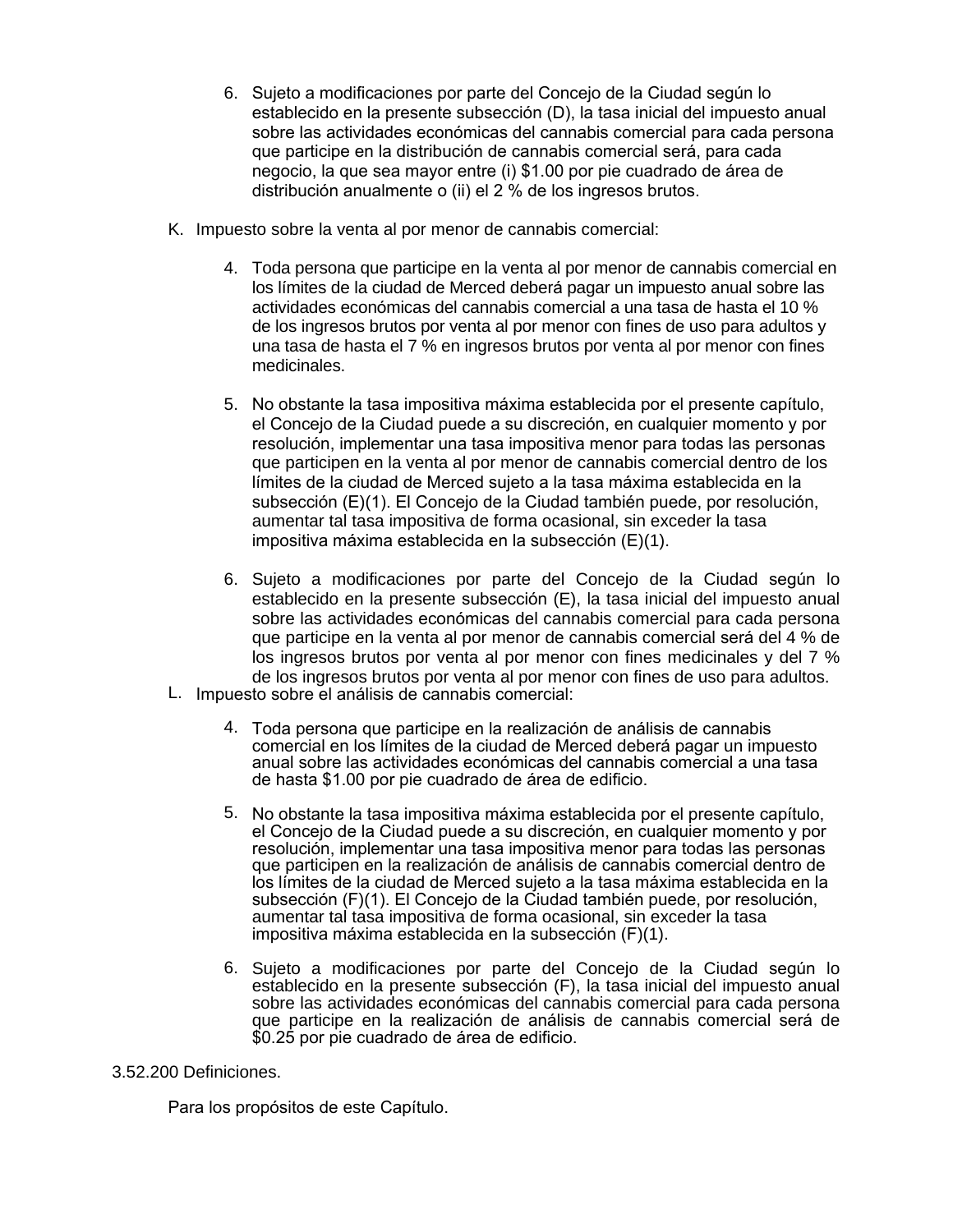A. "Impuesto comercial" o "Impuesto sobre las actividades económicas del cannabis comercial" significa el impuesto adeudado de conformidad con el presente Capítulo por la participación en la comercialización legal de cannabis comercial en la ciudad de Merced.

B. "Cannabis" significa todas las partes de Cannabis sativa Linnaeus, Cannabis lndica o Cannabis ruderalis, ya sea que se cultiven o no; sus semillas; la resina, ya sea cruda o purificada, extraída de cualquier parte de la planta; y cada compuesto, producto, sal, derivado, mezcla o preparación de la planta, sus semillas o resina. "Cannabis" también significa la resina por separado, ya sea cruda o purificada, obtenida de la marihuana. "Cannabis" también significa marihuana según la definición de la Sección 11018 del Código de Salud y Seguridad de California según lo dispuesto en el Capítulo 14017 de los Estatutos de 1972. "Cannabis" no incluye los tallos maduros de la planta, la fibra producida con los tallos, el aceite o el pastel hechos con las semillas de la planta, ningún otro compuesto, producto, sal, derivado, mezcla o preparación de los tallos maduros (excepto la resina extraída de ellos), la fibra, el aceite o el pastel, o la semilla esterilizada de la planta que es incapaz de germinar. Para fines de este capítulo, "cannabis" no significa cáñamo industrial, según la definición de tal término que figura en la Sección 81000 del Código de Alimentos y Agricultura de California o la Sección 11018.5 del Código de Salud y Seguridad de California.

C. "Área cubierta" significa todas las instalaciones que contienen plantas maduras en cualquier punto en el tiempo, incluido todo el espacio dentro de los límites. Si las plantas maduras se cultivan utilizando un sistema de estantería, el área de superficie de cada nivel se incluirá en el cálculo total del área cubierta.

D. "Negocio de cannabis comercial" significa cualquier actividad comercial relacionada con el cannabis, incluidos, entre otros, el cultivo, la fabricación, el procesamiento, el almacenamiento, los análisis de laboratorio, el etiquetado, el envasado, el transporte, la distribución, la entrega o la venta de cannabis, cannabis medicinal o un producto de cannabis o cannabis medicinal, excepto según lo establecido en la Sección 19319 del Código de Negocios y Profesiones y sus posibles modificaciones, o las Secciones 11362.1 a 11362.45 del Código de Salud y Seguridad y sus posibles modificaciones.

E. "Cultivo de cannabis comercial" significa cualquier actividad, que no sea un vivero de cannabis como se define en la subsección H, que involucra la propagación, siembra, cultivo, cosecha, secado, curado, clasificación o recorte de cannabis para uso no personal.

F. "Distribución de cannabis comercial" significa la adquisición, venta y transporte de cannabis o productos de cannabis entre entidades autorizadas de conformidad con el uso médico y para adultos de la Ley de Regulación y Seguridad del Cannabis y cualquier legislación posterior del estado de California respecto a lo mismo.

G. "Fabricación de cannabis comercial" significa cualquier aspecto de los procesos de extracción e infusión de cannabis, incluidos el procesamiento, preparación, conservación, almacenamiento, envasado o etiquetado de productos de cannabis. La fabricación de cannabis también incluye cualquier procesamiento, preparación, mantenimiento o almacenamiento de componentes e ingredientes. La fabricación de cannabis no incluye la distribución o cultivo de cannabis.

H. "Vivero de cannabis comercial" significa una instalación que produce solo clones, plantas inmaduras, semillas y otros productos agrícolas utilizados específicamente para la siembra, la propagación y el cultivo de cannabis para uso no personal.

I. "Venta al por menor de cannabis comercial" significa un negocio, que no sea un negocio cuyas ventas constituyen la distribución de cannabis, donde se ofrecen cannabis, productos de cannabis o dispositivos para el uso de cannabis o de productos de cannabis, ya sea de manera individual o en combinación para su venta, incluido un establecimiento que entrega cannabis o productos de cannabis como parte de una venta.

3. "Venta al por menor de cannabis de uso para adultos" significa cualquier venta al por menor de cannabis comercial que no califica como venta al por menor de cannabis medicinal, como las ventas destinadas a adultos mayores de 21 años y que no cuentan con la recomendación de un médico.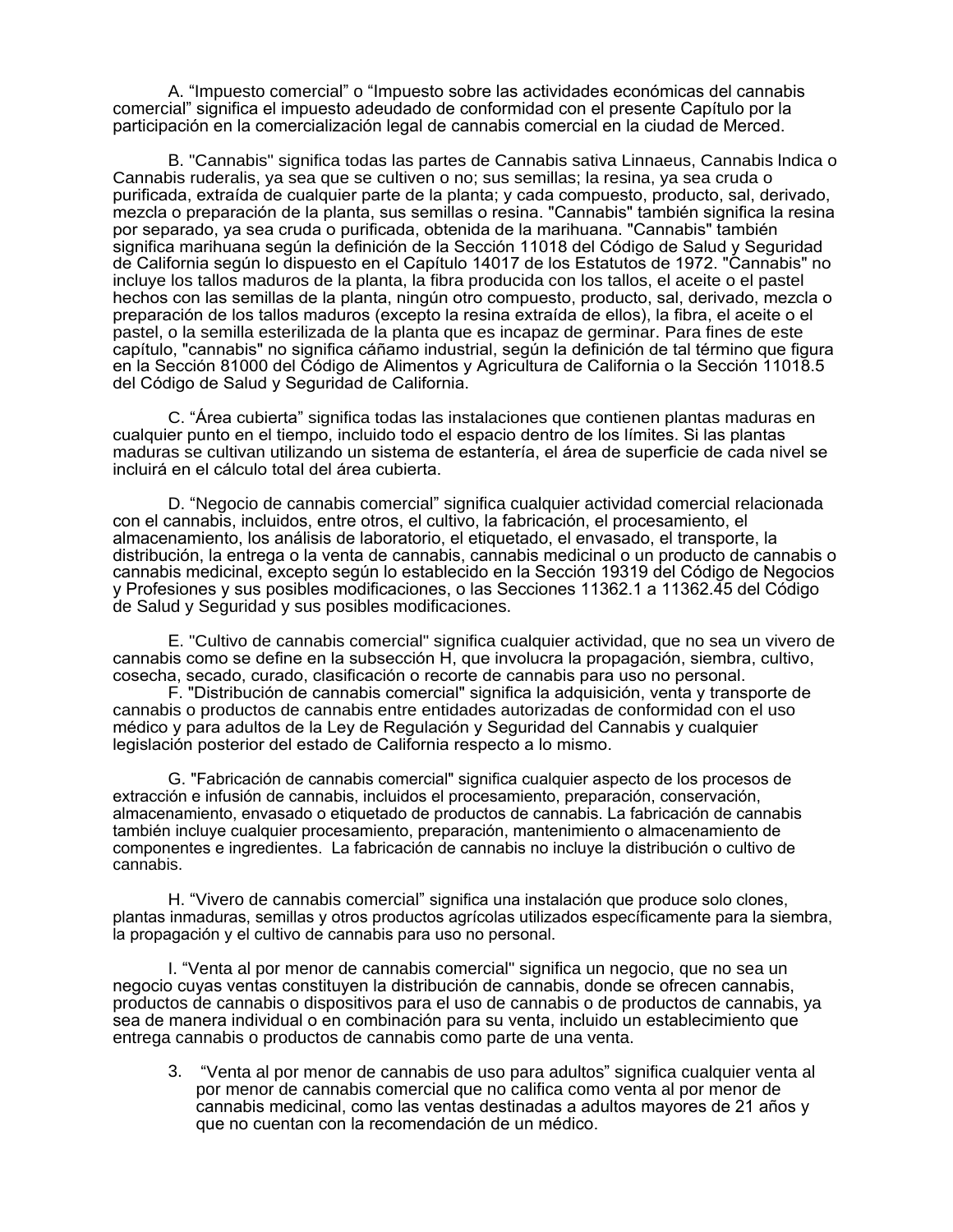4. "Venta al por menor de cannabis medicinal" significa la venta de cannabis o productos de cannabis destinados a pacientes con cannabis que poseen una recomendación médica para el uso de cannabis.

J. "Análisis de cannabis comercial" significa una instalación, entidad o sitio que ofrece o realiza pruebas de cannabis o productos de cannabis, y que está acreditada como operante según la norma ISO 17025 por parte de un organismo de acreditación y registrada ante el Departamento de Salud Pública del Estado.

K. "Área de cultivo" significa todas las partes de las instalaciones que deducen de ellas entradas, aceras, áreas verdes, áreas de fabricación, áreas de vivero, espacios vacíos no utilizados, áreas utilizadas exclusivamente para espacio de oficinas, salas de descanso para los empleados, baños y espacios de almacenamiento no relacionados con el negocio de cannabis comercial (como un armario de limpieza).

L. "Ingresos brutos" significa la cantidad total que se recibe en realidad o por cobrar de todas las ventas de cannabis; la cantidad total o la compensación realmente recibida o por cobrar por la realización de cualquier acto o servicio, cualquiera que sea su naturaleza, por el cual se realiza un cargo o se permite un crédito, ya sea que dicho acto o servicio se realice o no como parte de o en relación con la venta de materiales, productos, artículos o mercancías; y descuentos, alquileres, regalías, honorarios, comisiones, dividendos y ganancias realizados. En "ingresos brutos" se encuentran incluidos todos los ingresos, el efectivo, créditos y propiedad de cualquier tipo o naturaleza, sin ninguna deducción a causa del costo de la propiedad vendida, el costo del material utilizado, los costos de mano de obra o servicios, intereses pagados o por pagar, o las pérdidas u otros gastos de cualquier tipo.

M. "Área de fabricación" significa todas las instalaciones utilizadas para la producción, la preparación, la propagación, el almacenamiento o la combinación de cannabis o productos de cannabis fabricados, directa o indirectamente, a través de métodos de extracción que deducen por porciones no productivas de las instalaciones, como el espacio utilizado exclusivamente para oficinas, las salas de descanso para los empleados, los baños y el espacio de almacenamiento no relacionado con el negocio de cannabis comercial (como un armario de limpieza).

N. "Área de vivero" significa todas las instalaciones utilizadas para la producción de clones, plantas inmaduras, semillas y otros productos agrícolas que se usan específicamente para la reproducción y el cultivo de cannabis que deducen por porciones no productivas de las instalaciones, como el espacio utilizado exclusivamente para oficinas, las salas de descanso para los empleados, los baños y el espacio de almacenamiento no relacionado con el negocio de cannabis comercial (como un armario de limpieza).

O. "Persona" incluye a cualquier individuo, empresa, sociedad, empresa conjunta, asociación, corporación, compañía de responsabilidad limitada, patrimonio, fideicomiso, entidad fiduciaria, receptor, sindicato o cualquier otro grupo o combinación que actúe como una unidad, y el plural así como el singular.

#### 3.52.300 Obligación de pago.

Excepto en la medida en que dicho impuesto esté prohibido por la ley estatal o federal, cualquier entidad sujeta a este capítulo debe pagar la tasa impositiva establecida de conformidad con este capítulo. La falta de pago de los impuestos requeridos por esta Sección dentro de los treinta (30) días posteriores a la fecha de vencimiento estará sujeta a las siguientes sanciones:

- C. Una multa por un monto igual al veinticinco por ciento (25 %) de la cantidad total adeudada; y
- D. Si el impuesto permanece sin liquidar, se agregará una multa adicional igual al diez por ciento (10 %) el primer día de cada mes calendario después del mes de la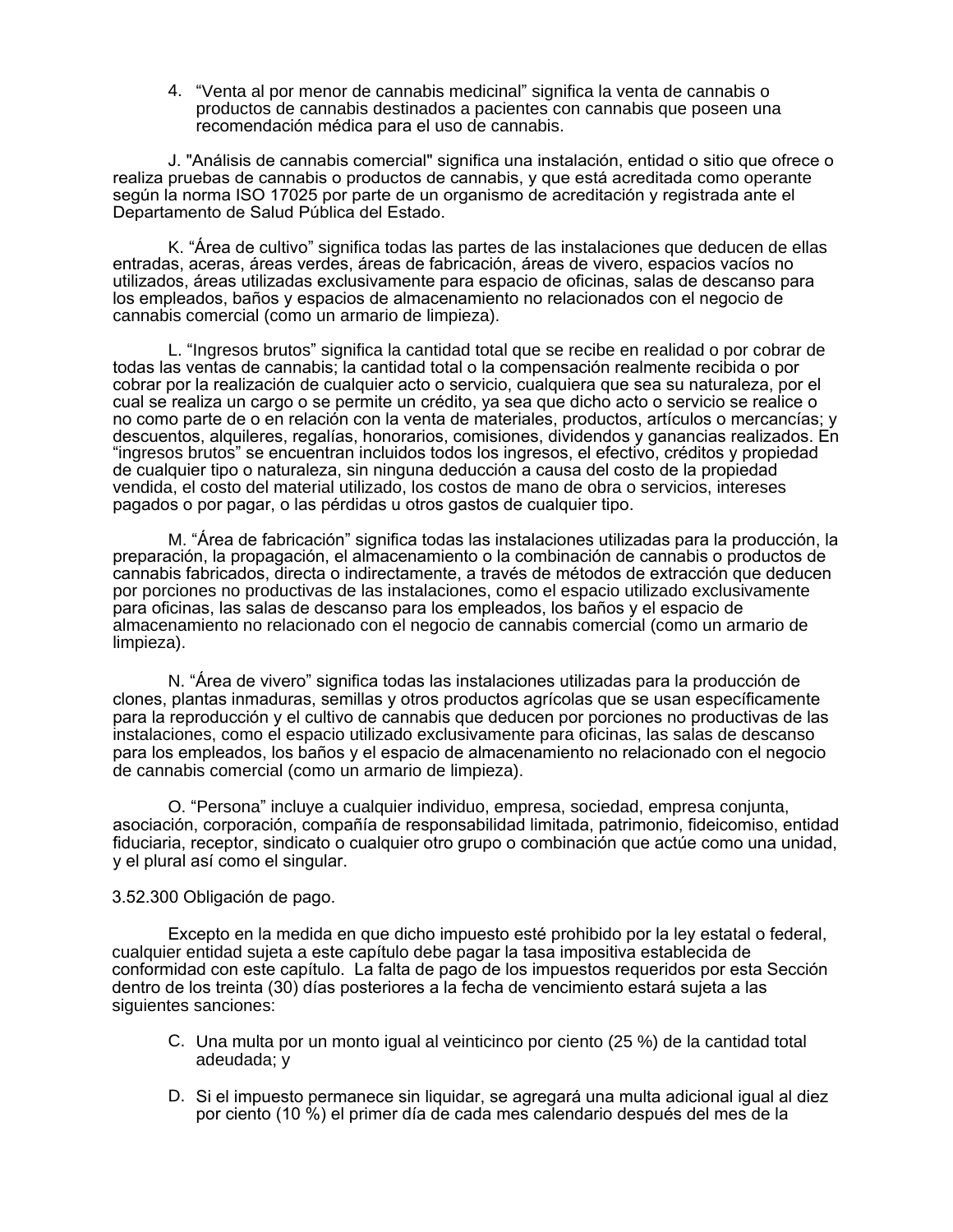imposición de la multa del veinticinco por ciento (25 %) si el impuesto permanece sin liquidar.

#### 3.52.400 Remesa.

Los impuestos que exige este capítulo son impuestos anuales pagaderos en cuotas trimestrales. El año fiscal para fines de este capítulo se extiende desde el 1.º de enero hasta el 31 de diciembre de cada año calendario. El contribuyente deberá pagar la cuota trimestral a más tardar el último día del mes siguiente al final de cada trimestre calendario (por ejemplo, a más tardar el 30 de abril para el trimestre comprendido entre el 1.º de enero y el 31 de marzo).

Cuando un impuesto se basa en una tarifa fija por área de pies cuadrados, la cuota trimestral no será menor que la cantidad calculada multiplicando los pies cuadrados correspondientes por una cuarta parte de la tasa impositiva anual correspondiente. Este impuesto no se prorrateará para el área en pies cuadrados que solo se utilice o se permita durante una porción del trimestre, ni para un negocio que estuvo en operación solo durante una parte del trimestre.

Cuando un impuesto se basa en un porcentaje de ingresos brutos, la cuota trimestral no deberá ser menor que la cantidad calculada aplicando la tasa impositiva correspondiente al pago en función de los ingresos brutos reales del trimestre.

Cuando un impuesto se basa en la combinación de una tarifa fija por pie cuadrado de área y porcentaje de ingresos brutos, la cuota trimestral no será menor que la mayor de las cantidades establecidas en los dos párrafos anteriores.

A más tardar el 31 de enero de cada año, cada contribuyente deberá presentar su declaración fiscal final ante la ciudad con respecto a todas las actividades comerciales relacionadas con la cannabis durante el año calendario anterior. Si el total de todos los pagos de cuotas realizados para el año fiscal es menor que el impuesto anual final adeudado, la diferencia se pagará a la ciudad junto con la declaración de impuestos. Si el total de todos los pagos en cuotas excede el impuesto anual final adeudado, entonces el exceso de pago se aplicará como saldo a favor de los pagos en cuotas del año siguiente.

Cualquier cuota trimestral o pago final de impuestos que no se realice a tiempo estará sujeta a las sanciones establecidas en la Sección 3.52.300.

Los impuestos exigidos por este capítulo se pagarán directamente a la Ciudad de manera trimestral, tal como se establece en este Capítulo. Cada negocio pagará en el último día del mes siguiente o antes luego del cierre de cada trimestre calendario la cantidad mínima adeudada si se aplica la cantidad de pies cuadrados frente a los ingresos brutos, y al final del año fiscal, cualquier cantidad adeudada que sea mayor a la cantidad pagada es pagadera y deberá liquidarse el último día del mes siguiente o antes luego del cierre del año calendario. Todos los demás ingresos brutos o impuestos sobre pies cuadrados son pagaderos al final de cada trimestre. Ninguna parte de este Capítulo se interpretará como la exención de alguna persona sobre cualquiera de sus obligaciones bajo otras disposiciones del código municipal; incluidas, entre otras, las disposiciones del código relacionadas con la licencia comercial y los impuestos de licencia comercial.

3.52.500 El pago del impuesto no autoriza negocios o actividades ilícitas.

El pago de cualquier impuesto sobre las actividades económicas del cannabis comercial requerido en virtud de las disposiciones de este Capítulo no se interpretará como la autorización de la realización o de la continuación de un negocio ilegal o de un negocio legal en un asunto ilegal. Ninguna parte de esta sección implica o autoriza que cualquier actividad relacionada con la distribución o posesión de cannabis sea legal a menos que esté autorizada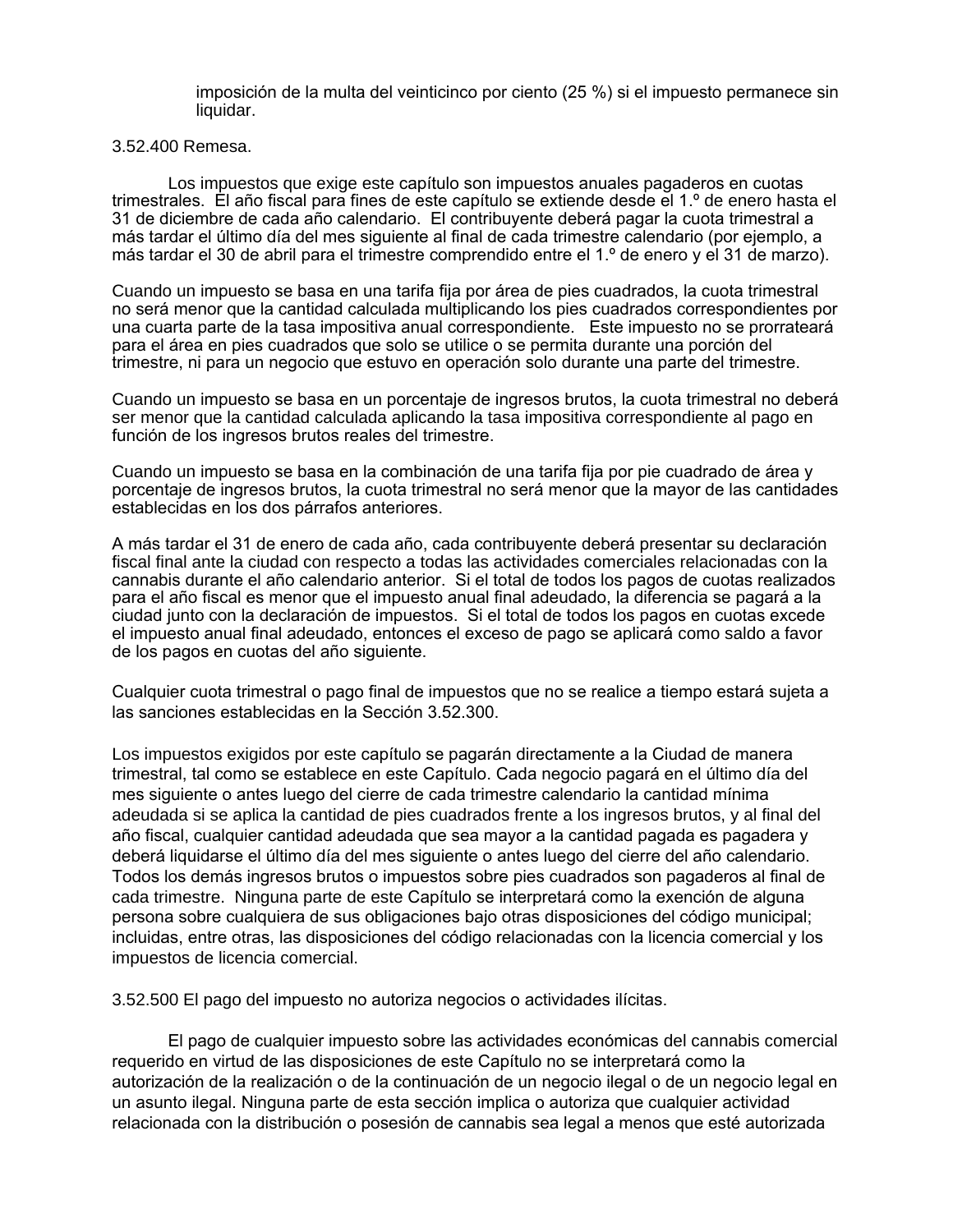por la Ley Federal y de California. Ninguna parte de esta sección se aplicará o interpretará como que autoriza la venta de cannabis.

3.52.600 Modificación, derogación o enmienda.

Los votantes autorizan expresamente al Concejo de la Ciudad para que enmiende, modifique, cambie, revise o apele cualquier disposición de este Capítulo según lo considere el Concejo de la Ciudad en el mejor interés de la Ciudad sin el voto del pueblo en la medida permitida por la ley. Sin embargo, como lo exige el Artículo XIII C de la Constitución de California, se requiere la aprobación de los votantes para cualquier enmienda a la Sección 3.52.100 que aumente la tasa de cualquier Impuesto recaudado de conformidad con este Capítulo por encima de las tasas máximas establecidas por este Capítulo o para cambiar los servicios financiados por el impuesto.

El Concejo de la Ciudad puede imponer cualquier impuesto autorizado por este Capítulo a una tasa más baja y puede establecer exenciones u otras reducciones según lo permita la ley estatal y federal. Ninguna acción del Concejo de la Ciudad conforme a esta Sección impedirá que se aumente después el impuesto o que se elimine cualquier exención, incentivo o reducción, y se restablezcan las tasas impositivas máximas especificadas en este Capítulo.

### 3.52.700 Uso de ingresos fiscales.

Lo recaudado por el impuesto se depositará en un fondo especial y estará disponible solo para gastos en los servicios locales de la policía y protección contra incendios y los servicios de parques y recreación, y no para algún otro propósito.

### 3.52.700 Administración.

A. El Administrador de la Ciudad o la persona designada por el Administrador de la Ciudad promulgará las reglas, las regulaciones y los procedimientos para implementar y administrar este Capítulo a fin de garantizar la recaudación oportuna y eficiente del impuesto exigido por este Capítulo.

B. La Ciudad realizará una auditoría anual de todo lo recaudado por esta iniciativa de ley. Dicha auditoría se puede combinar con cualquier otra auditoría independiente contratada por la Ciudad.

C. La Ciudad hará que se presente un informe de manera anual, según lo exige la sección 50075.3 del Código de Gobierno.

D. Se formará un Comité de Supervisión Ciudadana independiente para revisar los ingresos y los gastos generados y gastados. Dicho Comité estará conformado por siete (7) miembros, uno (1) procedente de cada uno de los seis Distritos del Concejo de la Ciudad, más un (1) miembro en general proveniente de cualquier área de la Ciudad, siempre y cuando todos los miembros sean residentes de la Ciudad. Los nominados serán designados por el Concejo de la Ciudad. Los funcionarios electos en cualquier nivel de gobierno y empleados de la Ciudad no son elegibles para trabajar como miembros del Comité. Los miembros designados de esta forma deberán trabajar sin compensación por un periodo de cuatro (4) años.

El Comité puede reunirse de forma trimestral, pero no deberá hacerlo menos de una vez al año para revisar los ingresos y los gastos generados y gastados de acuerdo con este Capítulo, y proporcionar los resultados al Concejo de la Ciudad por lo menos una vez al año